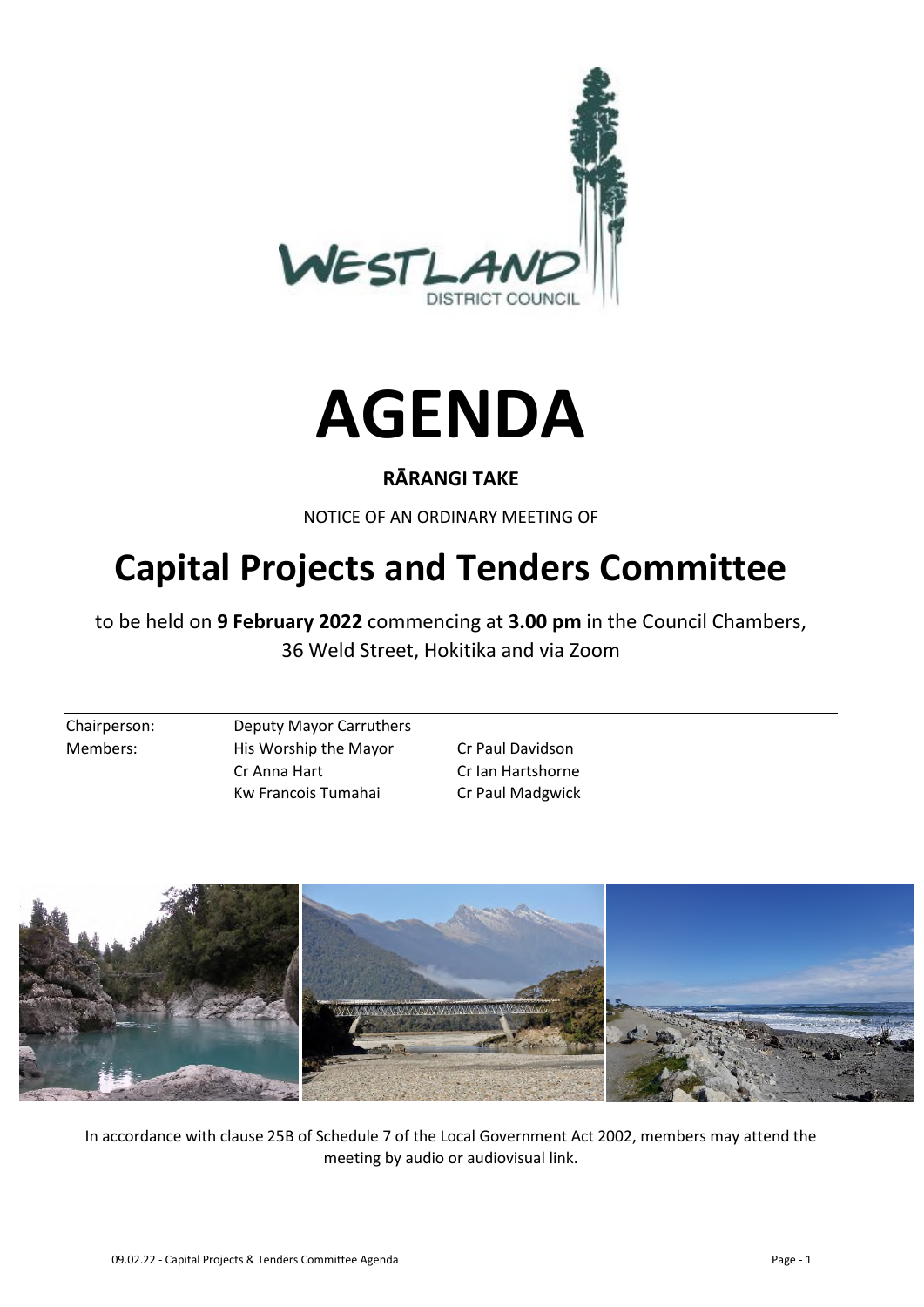# **Council Vision:**

*We work with the people of Westland to grow and protect our communities, our economy and our unique natural environment.* 

# **Purpose:**

The Council is required to give effect to the purpose of local government as prescribed by section 10 of the Local Government Act 2002. That purpose is:

- (a) To enable democratic local decision-making and action by, and on behalf of, communities; and
- (b) To promote the social, economic, environmental, and cultural well-being of communities in the present and for the future.

# **1. NGĀ WHAKAPAAHA APOLOGIES**

# **2. WHAKAPUAKITANGA WHAIPĀNGA DECLARATIONS OF INTEREST**

Members need to stand aside from decision-making when a conflict arises between their role as a member of the Council and any private or other external interest they might have. This note is provided as a reminder to members to review the matters on the agenda, and assess and identify where they may have a pecuniary or other conflict of interest, or where there may be a perception of a conflict of interest.

If a member feels they do have a conflict of interest, they should publicly declare that at the start of the meeting or of the relevant item of business and refrain from participating in the discussion or voting on that item. If a member thinks they may have a conflict of interest, they can seek advice from the Chief Executive or the Group Manager: Corporate Services (preferably before the meeting). It is noted that while members can seek advice the final decision as to whether a conflict exists rests with the member.

# **3. NGĀ TAKE WHAWHATI TATA KĀORE I TE RĀRANGI TAKE URGENT ITEMS NOT ON THE AGENDA**

Section 46A of the Local Government Official Information and Meetings Act 1987 states:

(7) An item that is not on the agenda for a meeting may be dealt with at the meeting if – (a) the local authority by resolution so decides, and (b) the presiding member explains at the meeting at a time when it is open to the public, - (i) the reason why the item is not on the agenda; and (ii) the reason why the discussion of the item cannot be delayed until a subsequent meeting. (7A) Where an item is not on the agenda for a meeting, - (a) that item may be discussed at the meeting if  $-$ (i) that item is a minor matter relating to the general business of the local authority; and (ii) the presiding member explains at the beginning of the meeting, at a time when it is open to the

public, that the item will be discussed at the meeting; but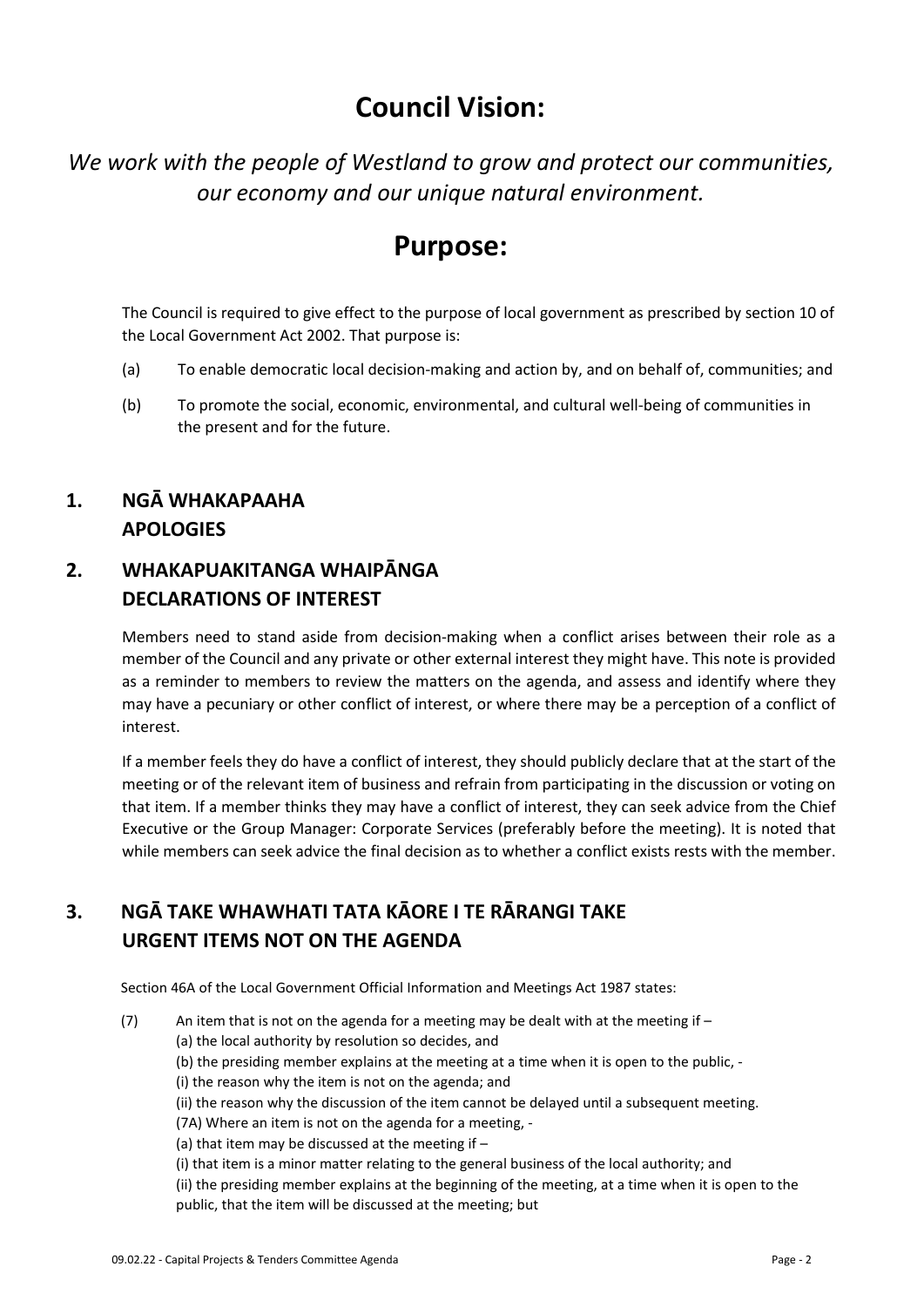(b) No resolution, decision, or recommendation may be made in respect of that item except to refer that item to a subsequent meeting of the local authority for further discussion.

# **4. NGĀ MENETI O TE HUI KAUNIHERA MINUTES OF MEETINGS**

The Minutes of the previous meeting were circulated separately via Microsoft Teams.

Capital Projects and Tenders Committee Meeting Minutes – 3 August 2021

#### **5. ACTION LIST**

• The Action List is attached to this agenda and a verbal update will be provided by the Group Manager: District Assets. (Page 5)

### **6. NGĀ TĀPAETANGA PRESENTATIONS**

#### **Capital Projects**

The Group Manager: District Assets will provide a presentation on the Capital Projects.

### **7. PŪRONGO KAIMAHI STAFF REPORTS**

Nil

# **8. KA MATATAPU TE WHAKATAUNGA I TE TŪMATANUI RESOLUTION TO GO INTO PUBLIC EXCLUDED**

(to consider and adopt confidential items)

Resolutions to exclude the public: Section 48, Local Government Official Information and Meetings Act 1987.

The general subject of the matters to be considered while the public are excluded, the reason for passing this resolution in relation to each matter and the specific grounds under Section 48(1) of the Local Government Official Information and Meetings Act 1987 for the passing of the resolution are as follows:

| <b>Item</b><br>No. | <b>General subject of</b><br>each matter to be<br>considered | <b>Reason for passing</b><br>this resolution in<br>relation to each<br>matter | Ground(s) under Section 48(1) for the<br>passing of this resolution                                                                                                                                                       |
|--------------------|--------------------------------------------------------------|-------------------------------------------------------------------------------|---------------------------------------------------------------------------------------------------------------------------------------------------------------------------------------------------------------------------|
| 1.                 | Confidential Minutes-<br>3 August 2021                       | Good<br>to<br>reason<br>withhold exist under<br>Section 7                     | That the public conduct of the relevant<br>part of the proceedings of the meeting<br>would be likely to result in the disclosure<br>of information for which good reason for<br>withholding exists.<br>Section $48(1)(a)$ |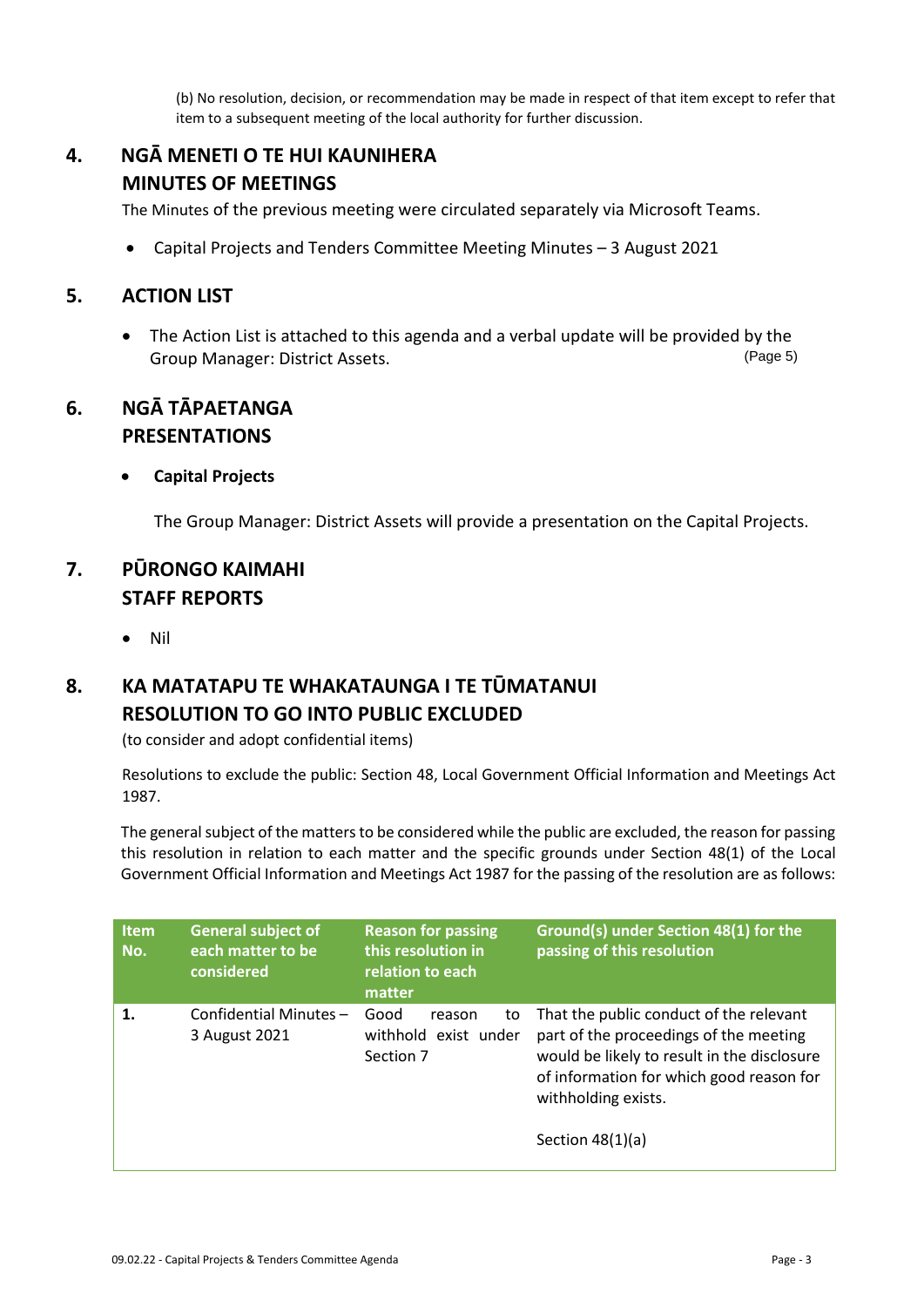This resolution is made in reliance on sections 48(1)(a) and (d) of the Local Government Official Information and Meetings Act 1987 and the particular interests or interests protected by section 7 of that Act, which would be prejudiced by the holding of the relevant part of the proceedings of the meeting in public are as follows:

| Item No. | <b>Interest</b>                                                                                                                                                                                                                                                                            |
|----------|--------------------------------------------------------------------------------------------------------------------------------------------------------------------------------------------------------------------------------------------------------------------------------------------|
|          | Protect information where the making available of the information:<br>(i)<br>would disclose a trade secret; and<br>would be likely unreasonably to prejudice the commercial position of the person who<br>(ii)<br>supplied or who is the subject of the information.<br>(Section 7(2) (b)) |
|          | Enable any local authority holding the information to carry on, without prejudice or<br>disadvantage, negotiations (including commercial and industrial negotiations).<br>(Section $7(2)$ (i))                                                                                             |
|          | Prevent the disclosure or use of official information for improper gain or improper<br>(Section 7(2) (j))<br>advantage.                                                                                                                                                                    |

#### **DATE OF NEXT CAPITAL PROJECTS AND TENDERS COMMITTEE MEETING – 3 MAY 2022 COUNCIL CHAMBERS, 36 WELD STREET, HOKITIKA AND VIA ZOOM**